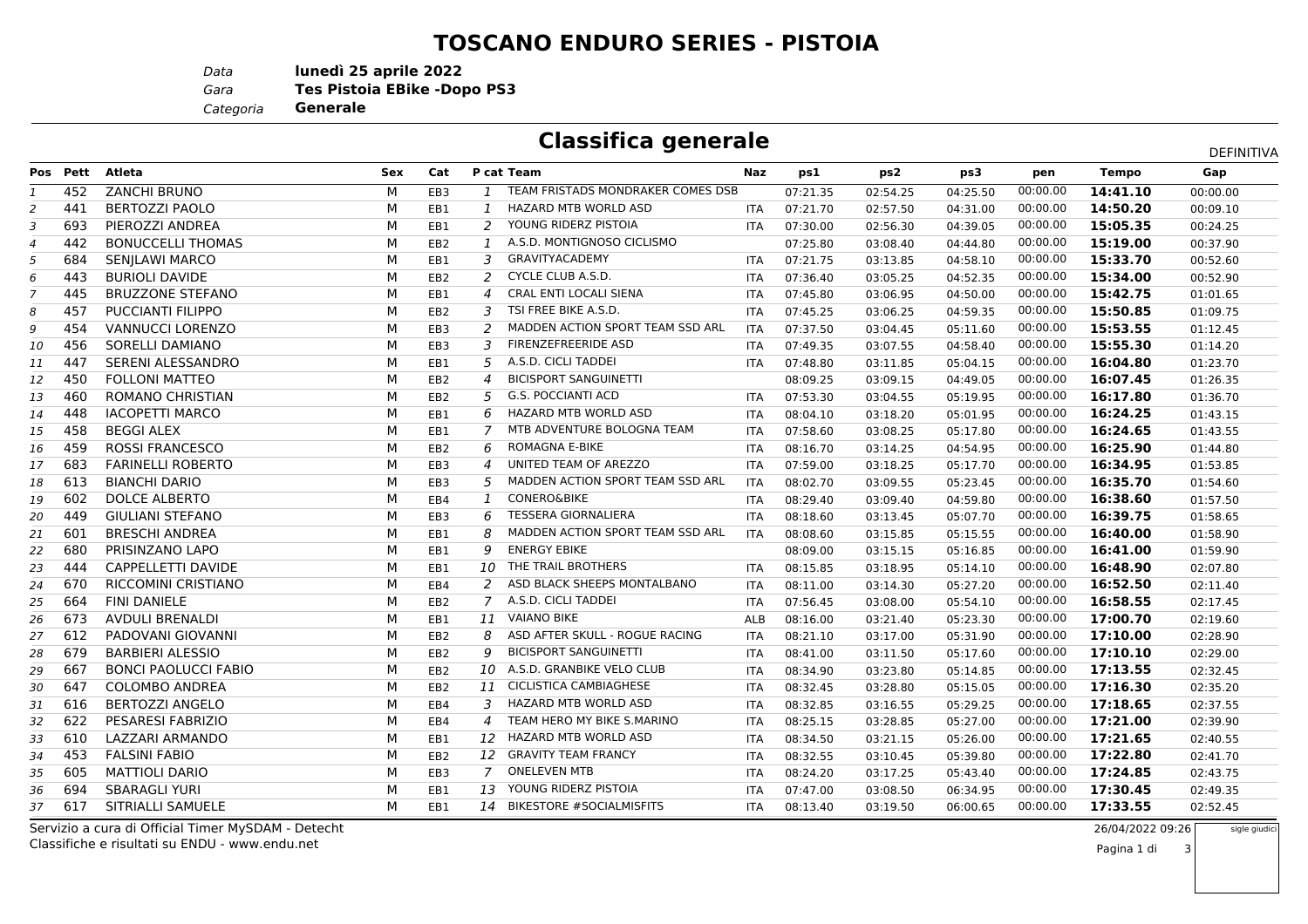## **Classifica generale**

|    |          |                               |            |                 |    |                                       |            |          |          |          |          |              | DEFINITIVA |
|----|----------|-------------------------------|------------|-----------------|----|---------------------------------------|------------|----------|----------|----------|----------|--------------|------------|
|    | Pos Pett | <b>Atleta</b>                 | <b>Sex</b> | Cat             |    | P cat Team                            | Naz        | ps1      | ps2      | ps3      | pen      | <b>Tempo</b> | Gap        |
| 38 | 620      | <b>GUGLIELMI MASSIMILIANO</b> | М          | EB <sub>3</sub> | 8  | A.S.D. PORRETTANA BIKE - TEAM         | <b>ITA</b> | 08:17.10 | 03:19.45 | 05:59.05 | 00:00.00 | 17:35.60     | 02:54.50   |
| 39 | 645      | <b>NANNINI GIANLUCA</b>       | М          | EB1             | 15 | <b>CRAL ENTI LOCALI SIENA</b>         | <b>ITA</b> | 08:46.75 | 03:18.60 | 05:38.40 | 00:00.00 | 17:43.75     | 03:02.65   |
| 40 | 681      | <b>SARTONI GIANLUCA</b>       | M          | EB <sub>3</sub> | 9  | APPENNINOBIKE A.S.D.                  |            | 08:56.00 | 03:29.00 | 05:28.90 | 00:00.00 | 17:53.90     | 03:12.80   |
| 41 | 455      | <b>GROSSI LUCA</b>            | м          | EB1             | 16 | HAZARD MTB WORLD ASD                  | <b>ITA</b> | 08:10.65 | 03:07.75 | 06:45.55 | 00:00.00 | 18:03.95     | 03:22.85   |
| 42 | 606      | <b>MORELLI DAVID</b>          | М          | EB4             | 5  | <b>MTB CAFE' LIVORNO</b>              | <b>ITA</b> | 08:50.90 | 03:37.30 | 05:36.00 | 00:00.00 | 18:04.20     | 03:23.10   |
| 43 | 603      | <b>ESCHINI FLAVIO</b>         | M          | EB <sub>2</sub> | 13 | <b>BIKE VILLAGE ASD</b>               | <b>ITA</b> | 08:38.40 | 03:33.90 | 05:53.00 | 00:00.00 | 18:05.30     | 03:24.20   |
| 44 | 660      | OTTOMANI ANDREA               | м          | EB1             | 17 | MTB ADVENTURE BOLOGNA TEAM            | <b>ITA</b> | 08:59.85 | 03:27.80 | 05:42.55 | 00:00.00 | 18:10.20     | 03:29.10   |
| 45 | 607      | <b>GIORGETTI NICOLA</b>       | M          | EB1             | 18 | A.S.D.RAVEN TEAM                      | <b>ITA</b> | 08:51.85 | 03:30.65 | 05:51.00 | 00:00.00 | 18:13.50     | 03:32.40   |
| 46 | 604      | ROSSI GIANLUCA                | М          | EB3             | 10 | A.S.D I BIKERONI                      | <b>ITA</b> | 08:50.55 | 03:25.30 | 06:00.70 | 00:00.00 | 18:16.55     | 03:35.45   |
| 47 | 640      | <b>FERRETTI ALBERTO</b>       | м          | EB3             | 11 | <b>EMP CYCLING TEAM</b>               | ITA        | 08:50.15 | 03:30.50 | 05:56.55 | 00:00.00 | 18:17.20     | 03:36.10   |
| 48 | 676      | <b>BARCHIESI NICOLA</b>       | м          | EB1             | 19 | A.S.D.RAVEN TEAM                      | <b>ITA</b> | 09:14.00 | 03:31.15 | 05:37.30 | 00:00.00 | 18:22.45     | 03:41.35   |
| 49 | 686      | SOMIGLI STEFANO               | М          | EB4             | 6  | TEAM HERO MY BIKE S.MARINO            | <b>ITA</b> | 09:49.00 | 03:16.75 | 05:16.80 | 00:00.00 | 18:22.55     | 03:41.45   |
| 50 | 608      | <b>RIGONI FLAVIANO</b>        | М          | EB4             | 7  | ROMAGNA E-BIKE                        | <b>ITA</b> | 08:53.90 | 03:33.70 | 05:56.15 | 00:00.00 | 18:23.75     | 03:42.65   |
| 51 | 627      | PALMERINI ROBERTO             | М          | EB4             | 8  | <b>TOSCANA TRACKS ASSOCIAZIONE</b>    | ITA        | 09:03.60 | 03:30.20 | 06:01.15 | 00:00.00 | 18:34.95     | 03:53.85   |
| 52 | 614      | ROVELLI GIOVANNI              | м          | EB4             | 9  | MTB CAFE' LIVORNO                     | <b>ITA</b> | 09:21.90 | 03:39.00 | 05:38.50 | 00:00.00 | 18:39.40     | 03:58.30   |
| 53 | 669      | ZEPPELLINI DAVIDE             | м          | EB1             | 20 | MTB ADVENTURE BOLOGNA TEAM            | <b>ITA</b> | 08:58.25 | 03:38.85 | 06:05.30 | 00:00.00 | 18:42.40     | 04:01.30   |
| 54 | 625      | <b>SARTI PAOLO</b>            | M          | EB4             | 10 | <b>BAD SCHOOL ASD</b>                 | ITA        | 09:03.75 | 03:41.05 | 06:01.00 | 00:00.00 | 18:45.80     | 04:04.70   |
| 55 | 666      | <b>BERTELLI FEDERICO</b>      | М          | EB1             | 21 | MADDEN ACTION SPORT TEAM SSD ARL      | <b>ITA</b> | 09:17.85 | 03:28.55 | 06:00.15 | 00:00.00 | 18:46.55     | 04:05.45   |
| 56 | 691      | CALABRESE ALESSANDRO          | м          | EB <sub>2</sub> | 14 | YOUNG RIDERZ PISTOIA                  | <b>ITA</b> | 09:11.00 | 03:33.50 | 06:13.30 | 00:00.00 | 18:57.80     | 04:16.70   |
| 57 | 626      | PIERALLI GIONATA              | М          | EB3             | 12 | <b>BIKESTORE #SOCIALMISFITS</b>       | ITA        | 09:43.65 | 03:34.25 | 05:46.20 | 00:00.00 | 19:04.10     | 04:23.00   |
| 58 | 630      | NICCOLAI ALESSANDRO           | М          | EB <sub>2</sub> | 15 | C.A. MONTEMURLO A.S.D.                | <b>ITA</b> | 08:50.45 | 03:54.25 | 06:20.25 | 00:00.00 | 19:04.95     | 04:23.85   |
| 59 | 674      | <b>MAIANI SANDRO</b>          | М          | EB <sub>3</sub> |    | 13 TSI FREE BIKE A.S.D.               | <b>ITA</b> | 09:14.65 | 03:32.10 | 06:19.25 | 00:00.00 | 19:06.00     | 04:24.90   |
| 60 | 659      | <b>VILIGIARDI CRISTIAN</b>    | М          | EB3             | 14 | FIRENZEFREERIDE ASD                   | <b>ITA</b> | 09:25.10 | 03:31.85 | 06:10.80 | 00:00.00 | 19:07.75     | 04:26.65   |
| 61 | 619      | <b>BELLUOMINI ANDREA</b>      | М          | EB <sub>3</sub> | 15 | TEAM FRISTADS MONDRAKER COMES DSB ITA |            | 09:25.40 | 03:28.80 | 06:13.75 | 00:00.00 | 19:07.95     | 04:26.85   |
| 62 | 624      | PALMERINI LEONARDO            | М          | EB4             | 11 | <b>TOSCANA TRACKS ASSOCIAZIONE</b>    | <b>ITA</b> | 09:01.55 | 04:15.15 | 06:04.50 | 00:00.00 | 19:21.20     | 04:40.10   |
| 63 | 672      | <b>ABBATI MARCO</b>           | М          | EB <sub>2</sub> | 16 | <b>BIKE GUNNER</b>                    | <b>ITA</b> | 09:33.95 | 03:47.55 | 06:13.30 | 00:00.00 | 19:34.80     | 04:53.70   |
| 64 | 698      | <b>BALACHIA LISA</b>          | F          | EBF             | 1  | FIRENZEFREERIDE ASD                   | <b>ITA</b> | 09:37.00 | 03:47.15 | 06:13.25 | 00:00.00 | 19:37.40     | 04:56.30   |
| 65 | 634      | <b>BEGGI FABRIZIO</b>         | М          | EB4             | 12 | MTB ADVENTURE BOLOGNA TEAM            | <b>ITA</b> | 09:38.05 | 03:38.60 | 06:22.75 | 00:00.00 | 19:39.40     | 04:58.30   |
| 66 | 690      | <b>SOLARI TEO</b>             | M          | EB1             |    | 22 ASD TWKC                           | <b>ITA</b> | 09:43.00 | 03:42.75 | 06:18.35 | 00:00.00 | 19:44.10     | 05:03.00   |
| 67 | 618      | <b>SODI FABRIZIO</b>          | М          | EB3             | 16 | SDEGNETORS MTB CLAN                   | ITA        | 09:15.15 | 03:31.25 | 07:00.70 | 00:00.00 | 19:47.10     | 05:06.00   |
| 68 | 632      | D'AGOSTINO ANDREA             | м          | EB1             | 23 | MADDEN ACTION SPORT TEAM SSD ARL      | <b>ITA</b> | 09:18.30 | 03:48.55 | 06:50.55 | 00:00.00 | 19:57.40     | 05:16.30   |
| 69 | 623      | <b>HORTON ALAN</b>            | M          | EB <sub>3</sub> |    | 17 CICLISTICA MOBILIERI PONSACCO      | <b>ITA</b> | 09:20.35 | 03:53.75 | 06:44.65 | 00:00.00 | 19:58.75     | 05:17.65   |
| 70 | 677      | <b>BROGI ALESSANDRO</b>       | М          | EB4             | 13 | BIKE GARAGE TEAM ASD                  | ITA        | 10:13.95 | 03:47.10 | 06:05.90 | 00:00.00 | 20:06.95     | 05:25.85   |
| 71 | 635      | <b>TASSAN TIZIANO</b>         | М          | EB <sub>3</sub> | 18 | MTB ADVENTURE-BOLOGNA TEAM            | <b>ITA</b> | 09:38.55 | 03:39.25 | 06:49.90 | 00:00.00 | 20:07.70     | 05:26.60   |
| 72 | 650      | <b>RENDA ROBERTO</b>          | M          | EB3             |    | 19 WILD TRAIL A.S.D.                  | ITA        | 09:59.30 | 03:48.50 | 06:30.80 | 00:00.00 | 20:18.60     | 05:37.50   |
| 73 | 642      | <b>PANTANII FAUSTO</b>        | М          | EB <sub>3</sub> | 20 | ASD AMICI 2 RUOTE                     | <b>ITA</b> | 10:11.20 | 03:46.55 | 06:21.45 | 00:00.00 | 20:19.20     | 05:38.10   |
| 74 | 648      | <b>BARTOLUCCI LORENZO</b>     | М          | EB4             | 14 | ASD AFTER SKULL - ROGUE RACING        | <b>ITA</b> | 10:20.20 | 03:47.60 | 06:17.40 | 00:00.00 | 20:25.20     | 05:44.10   |
| 75 | 639      | PAOLETTI ANDREA               | M          | EB3             | 21 | A.S.D. PORRETTANA BIKE - TEAM         |            | 09:56.20 | 03:39.80 | 06:57.65 | 00:00.00 | 20:33.65     | 05:52.55   |
| 76 | 615      | <b>MARGHERI MAURO</b>         | м          | EB4             |    | 15 G.S. POCCIANTI ACD                 | <b>ITA</b> | 10:03.25 | 03:34.50 | 07:00.05 | 00:00.00 | 20:37.80     | 05:56.70   |
| 77 | 621      | <b>BUTTITTA FRANCESCO</b>     | М          | EB <sub>3</sub> | 22 | TSI FREE BIKE A.S.D.                  | <b>ITA</b> | 09:20.70 | 03:37.65 | 07:43.95 | 00:00.00 | 20:42.30     | 06:01.20   |
| 78 | 687      | <b>GAGGINI FABIANO</b>        | М          | EB <sub>2</sub> | 17 | <b>DOTTORBIKE TEAM</b>                | <b>ITA</b> | 10:22.00 | 03:51.70 | 06:31.00 | 00:00.00 | 20:44.70     | 06:03.60   |
| 79 | 637      | PANZIERI GIACOMO              | м          | EB <sub>3</sub> |    | 23 ASD ZEROEMEZZO RACING TEAM         | <b>ITA</b> | 10:09.50 | 03:50.00 | 06:49.80 | 00:00.00 | 20:49.30     | 06:08.20   |
|    |          |                               |            |                 |    |                                       |            |          |          |          |          |              |            |

Classifiche e risultati su ENDU - www.endu.netServizio a cura di Official Timer MySDAM - Detecht

 26/04/2022 09:26sigle giudici

 $\mathbf{i}$  3 Pagina 2 di